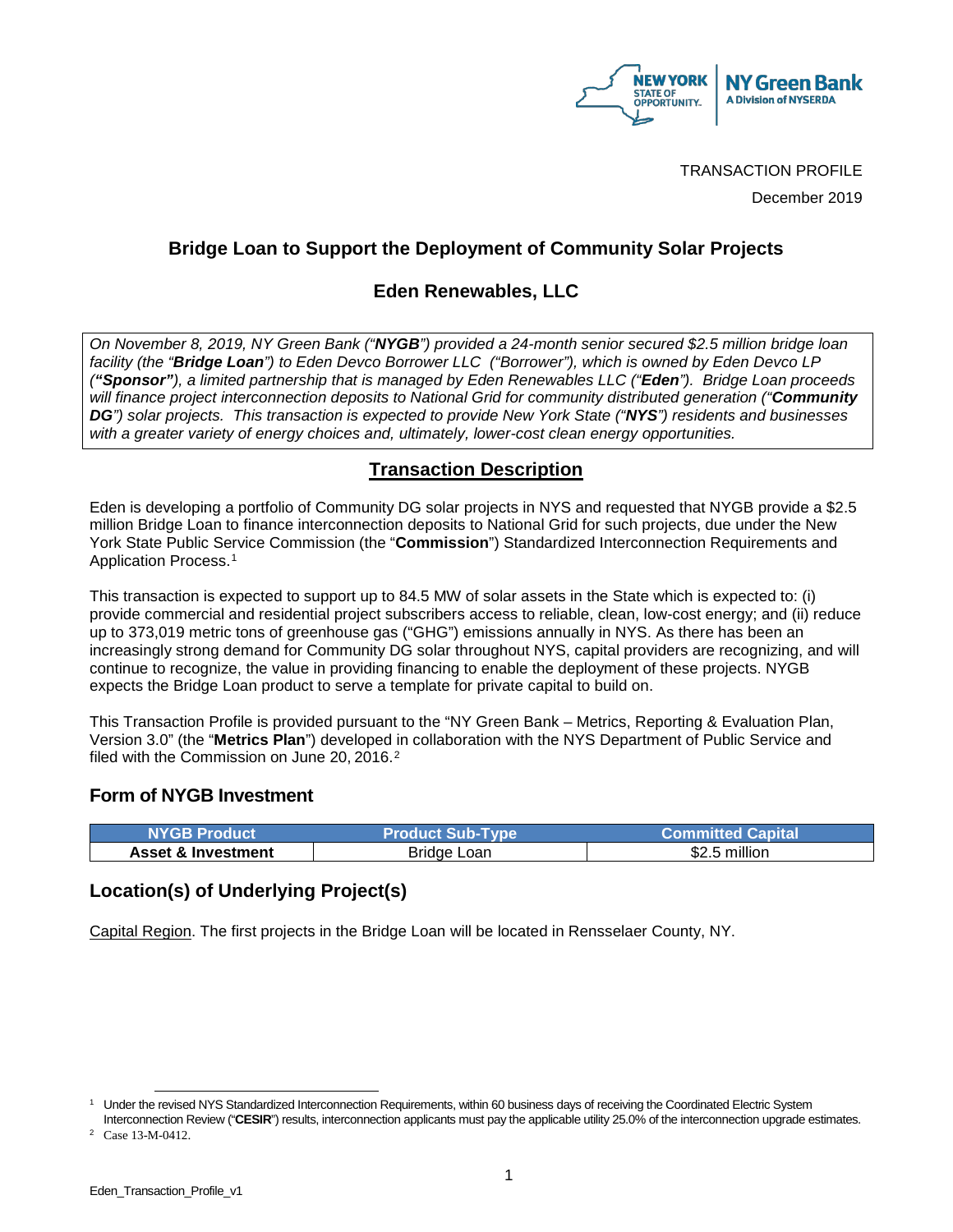# **Types of Client & Counterparty Organizations that are Transaction Participants**

|                                    | <b>Name</b>          | <b>Participant Type</b>         |
|------------------------------------|----------------------|---------------------------------|
| <b>Client</b>                      | Eden Renewables LLC  | <b>Energy Project Developer</b> |
| <b>Counterparties</b><br>(current) | <b>National Grid</b> | <b>Electric Utility</b>         |

# **Summary of Financing Market Objectives & Barriers Addressed**

| <b>Beneficiary</b>                           | <b>Market Barrier</b>                                                                                                                                                                                                                                                                                                                                                                                     | <b>Financing Solution</b>                                                                                                                                                                                                                                                                                                                                                                                                                                                                  |
|----------------------------------------------|-----------------------------------------------------------------------------------------------------------------------------------------------------------------------------------------------------------------------------------------------------------------------------------------------------------------------------------------------------------------------------------------------------------|--------------------------------------------------------------------------------------------------------------------------------------------------------------------------------------------------------------------------------------------------------------------------------------------------------------------------------------------------------------------------------------------------------------------------------------------------------------------------------------------|
| <b>Solar Project</b><br><b>Developers</b>    | Project sponsors are often expected<br>to pay for interconnection upgrade<br>expenses with equity funds as they<br>finalize construction financing<br>arrangements. This results in a<br>relatively inefficient use of sponsor<br>equity, which limits project<br>deployment efforts and effectively<br>restricts the amount of Community<br>DG being deployed in NYS, slowing<br>the rate of deployment. | This transaction encourages a more efficient use<br>of sponsor equity and supports project<br>development efforts in NYS by bridging the period<br>in which project sponsors need to finalize project<br>financing arrangements for projects for which the<br>CESIR process has been completed. NYGB's<br>role will create an easier pathway forward for<br>developers and will enable greater deployment of<br>community and other distributed generation<br>assets throughout the State. |
| <b>Capital Market</b><br><b>Participants</b> | As a relatively new form of clean<br>energy project, Community DG<br>lacks financing precedents and has<br>limited performance history in NYS.<br>As such, it can be more difficult for<br>private sector capital providers to<br>assess and price the underlying risk<br>exposures associated with<br>Community DG project investments.                                                                  | Projects supported as a result of this transaction<br>will generate project and customer performance<br>data to draw new investors and financial<br>institutions into the marketplace by demonstrating<br>that competitive risk-return profiles can be<br>achieved by Community DG-enabled business<br>models.                                                                                                                                                                             |
| <b>Community DG</b><br><b>Subscribers</b>    | Due to project siting, property<br>ownership and consumer<br>preference issues, on-site solar<br>project installations may not be<br>viable for a number of NYS<br>homeowners, renters, and<br>businesses. This limits the number<br>of solar projects getting done to<br>those with suitably sited homes or<br>businesses.                                                                               | This transaction supports the deployment of<br>Community DG solar projects, which provide<br>those who are not otherwise able to install solar<br>energy generation systems on their property (e.g.,<br>homeowners whose rooftops cannot support solar<br>systems, renters and those who cannot afford<br>solar stand-alone systems), with voluntary access<br>to clean, low-cost energy, regardless of where<br>their home or business is located.                                        |

### **Technologies Involved**

|                                | <b>Measures</b>            |  |
|--------------------------------|----------------------------|--|
| <b>Renewable Energy</b><br>. ت | Solar photovoltaic systems |  |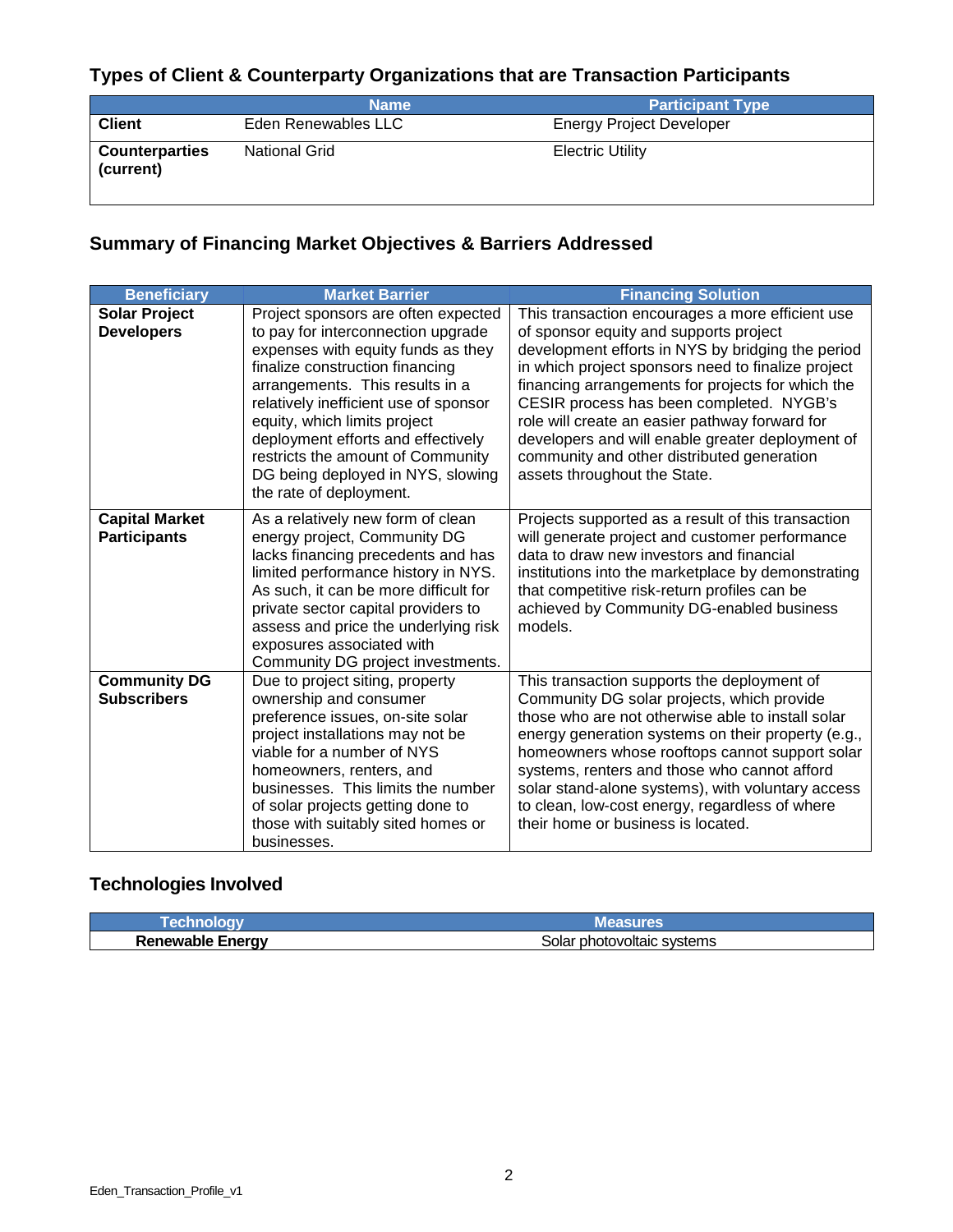# **Planned Energy & Environmental Metrics**

NYGB's minimum investment criteria specifically require that "transactions will have the potential for energy savings and/or clean energy generation that will contribute to greenhouse [('**GHG**')] reductions in support of New York's energy policies".<sup>[3](#page-2-0)</sup> In addition, the Metrics Plan requires that the following energy and environmental measures applicable to this transaction be reported on<sup>[4](#page-2-1)</sup>:

- **Estimated gross lifetime and first-year electricity savings (MWh):**
- Estimated gross lifetime and first-year fuel savings (MMBtu); and
- Estimated gross lifetime and first-year GHG emission reductions (metric tons).

The estimated gross lifetime and first-year energy and environmental impacts of the Bridge Loan, are as follows:

| <b>Energy/Environmental</b><br><b>Impact</b>                                        | <b>Lifetime</b><br><b>Low Estimate</b> | <b>Lifetime</b><br><b>High Estimate</b> | <b>Annualized Low</b><br><b>Estimate</b> | Annualized<br><b>High Estimate</b> |
|-------------------------------------------------------------------------------------|----------------------------------------|-----------------------------------------|------------------------------------------|------------------------------------|
| Estimated clean energy<br>generated (MWh)                                           | 745.700                                | 1,739,967                               | 29.828                                   | 69.599                             |
| <b>Estimated clean energy</b><br>generation installed capacity<br>(MW) <sup>5</sup> | 25.34                                  | 59.12                                   | Not Applicable                           |                                    |
| <b>Estimated GHG emission</b><br>reductions (metric tons) <sup>6</sup>              | 373,019                                | 870,378                                 | 14.921                                   | 24,815                             |

## **Planned Market Characterization Baseline & Market Transformation Potential**

The Metrics Plan requires that market evaluation occurs when a critical mass of NYGB financing and investment arrangements are put in place, approximately three to five years following initial NYGB capital deployments. Market evaluation activities commenced in 2018 on sectors that have been supported by NYGB since its inception, and the data set will be updated going forward to include indicators specific to this and other transactions. Baseline data will be used as a comparison point against which to assess market progress in the later studies. Progress indicators are defined below for the short, mid and long-terms.

Short-term progress indicators will identify early activity levels and will be regularly tracked for the duration of the transaction. These include, but are not limited to:

- Size (i.e., generation capacity and expected dollar value) and location of projects financed by the Bridge Loan;
- Aggregate expected energy generation for projects financed by the Bridge Loan; and
- The number of projects that finalize construction financing arrangements.

Mid and long-term indicators will be expected to show progress through program tracking or market evaluation over time. These include, but are not limited to:

- **Market volume of Eden Devco LP projects increases;**
- General understanding of renewable energy benefits by financial community increases;
- **Increased awareness and use of Community DG subscriber performance data by financing entities:**
- Increased awareness and use of project/technology performance data by financing entities;
- Demonstration of competitive risk-return profiles for Community DG solar investment;
- Decreased project costs:

<span id="page-2-0"></span><sup>&</sup>lt;sup>3</sup> Case 13-M-0412, "Order Establishing New York Green Bank and Providing Initial Capitalization" issued and effective December 19, 2013<br>of the Commission, Ordering Clause 6 at pages 24 – 25.

<span id="page-2-1"></span><sup>&</sup>lt;sup>4</sup> See Metrics Plan, Section 2.0, pages 2 - 6.  $\sim$  6.  $\sim$  5  $\mu$  and the Commission 2.0, pages 2 - 6.  $\mu$  and the same for first-year and lifetime duration.

<span id="page-2-3"></span><span id="page-2-2"></span><sup>6</sup> As of January 1, 2016, the New York State Energy Research and Development Authority ("**NYSERDA**") utilizes a 1,160 lbs./MWh conversion factor to estimate GHG emissions reductions for electric generation and energy efficiency savings across all components of the Clean Energy Fund. NYSERDA previously utilized a 625 lbs./MWh conversion factor.